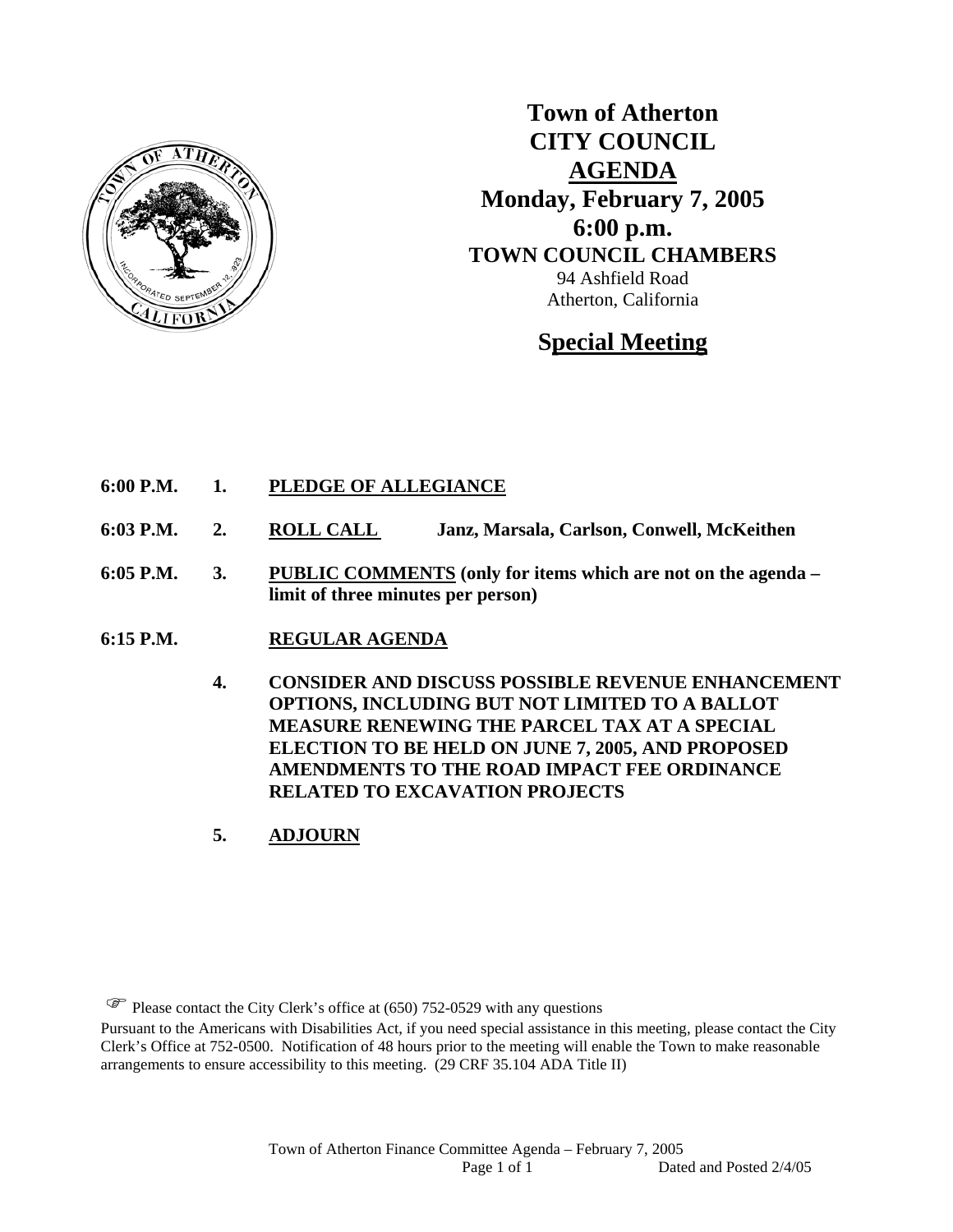**Item No. 4**



# **Town of Atherton**

# **CITY COUNCIL STAFF REPORT**

# **TO: HONORABLE MAYOR AND CITY COUNCIL**

- **FROM: ATHERTON FINANCE COMMITTEE JIM ROBINSON, CITY MANAGER JOHN P JOHNS, FINANCE DIRECTOR**
- **DATE: FOR THE SPECIAL MEETING OF FEBRUARY 7, 2005**

# **SUBJECT: COMMITTEE AND STAFF RECOMMENDATIONS FOR A PROPOSED ORDINANCE TO RENEW THE PARCEL TAX**

## **RECOMMENDATION:**

- Adopt an ordinance calling for a special election on June 7, 2005 to renew the Atherton Parcel Tax for a term of either five or seven years with no change in the current maximum levy.
- Consider and provide direction to staff regarding proposed adjustments to road impact fees related to excavation and landscaping.

## **DISCUSSION:**

At its regularly scheduled meeting of January  $19<sup>th</sup>$ , the City Council requested the Finance Committee, in consultation with the City staff, to prepare a recommendation to the City Council regarding the amount and duration of a proposed ordinance to renew the Atherton Parcel Tax.

Pursuant to the Direction of Council, staff met with the Finance Committee on January  $26<sup>th</sup>$  and February  $2<sup>nd</sup>$  to review an extended version of the intermediate range financial plan.

The extended version of the intermediate range financial plan incorporates approximately \$1.4 million in budgetary savings that the City Council has approved since February 2001 in order to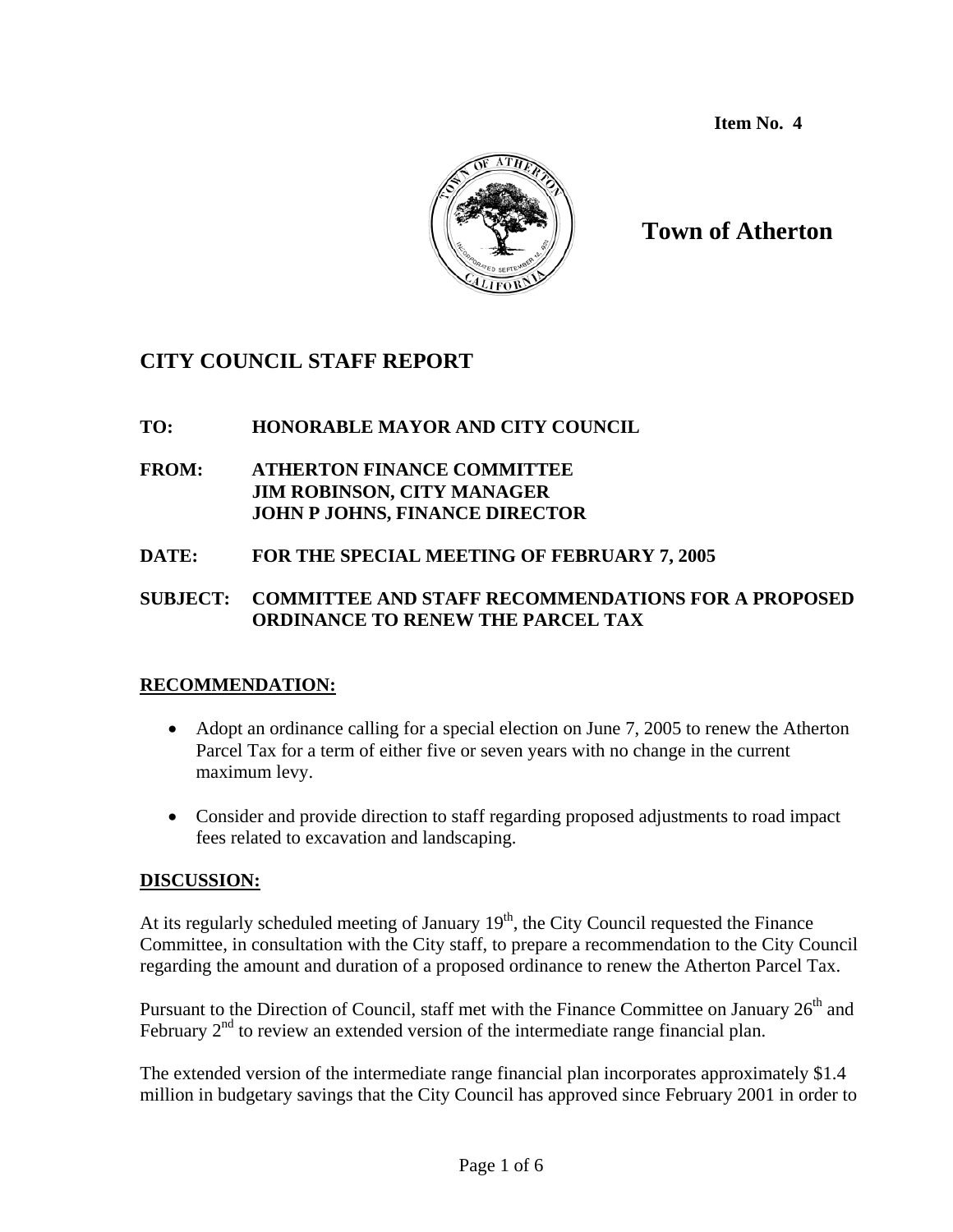preserve current service levels without sacrificing to existing financial reserves. (The following table provides an itemization of budget savings.)

| <b>Description</b>                                                                                                                                    | <b>Budgetary Savings</b> |
|-------------------------------------------------------------------------------------------------------------------------------------------------------|--------------------------|
| Adjusting building fees to attain full cost recovery.                                                                                                 | \$200,000                |
| Increasing the level of reimbursement from the Gas Tax fund for road maintenance<br>activities performed with resources provided by the General Fund. | \$100,000                |
| Re-negotiating intergovernmental service agreements with the US Postal Service and<br>with Caltrans                                                   | \$50,000                 |
| Eliminate funding for three full-time equivalent positions (two in Police and one in<br>Administration).                                              | \$312,000                |
| Allocating general fund direct and indirect costs to the Town's capital improvement<br>program.                                                       | \$310,000                |
| Increasing compliance with the Town's business license enforcement                                                                                    | \$150,000                |
| Using contractors in-lieu of a permanent staff to perform routine park maintenance.                                                                   | \$30,000                 |
| Establish road impact fund operating transfer at 50 percent of street operating budget                                                                | \$200,000                |
| Place a cap on accumulated compensated absences (to be negotiated with city<br>employees).                                                            | \$40,000                 |
| Reduce unfunded pension liabilities                                                                                                                   | \$40,000                 |
|                                                                                                                                                       |                          |
| Total                                                                                                                                                 | \$1,432,000              |

In looking forward to a proposed renewal of a parcel tax, the Finance Committee has considered the following options:

- No change in the scope, duration or amount of the parcel levy;
- Providing an exemption for a select group of residents, such as senior citizens or low income households; and,
- Extending the duration of the parcel tax from four years to five or seven years.

With respect to the first option, the Finance Committee determined that it would be preferable to establish a parcel tax renewal cycle that would occur at a time other than a general election.

With respect to the second option, the Finance Committee noted that the Audit Committee had considered such an exemption in formulating its April, 2004 recommendations on the parcel tax. The Audit Committee chose not to recommend that an exemption be granted to a specific category of homeowners over concerns that such an exemption would result in financial instability due to uncertainties as to how exemptions might affect the income stream from the parcel tax.

Additionally, the Finance Committee had the opportunity to review a stratification of property assessments by property classifications. This analysis indicates that:

• 884 households or 34 percent of the taxable parcels in Atherton have an assessed value of \$500,000 or less.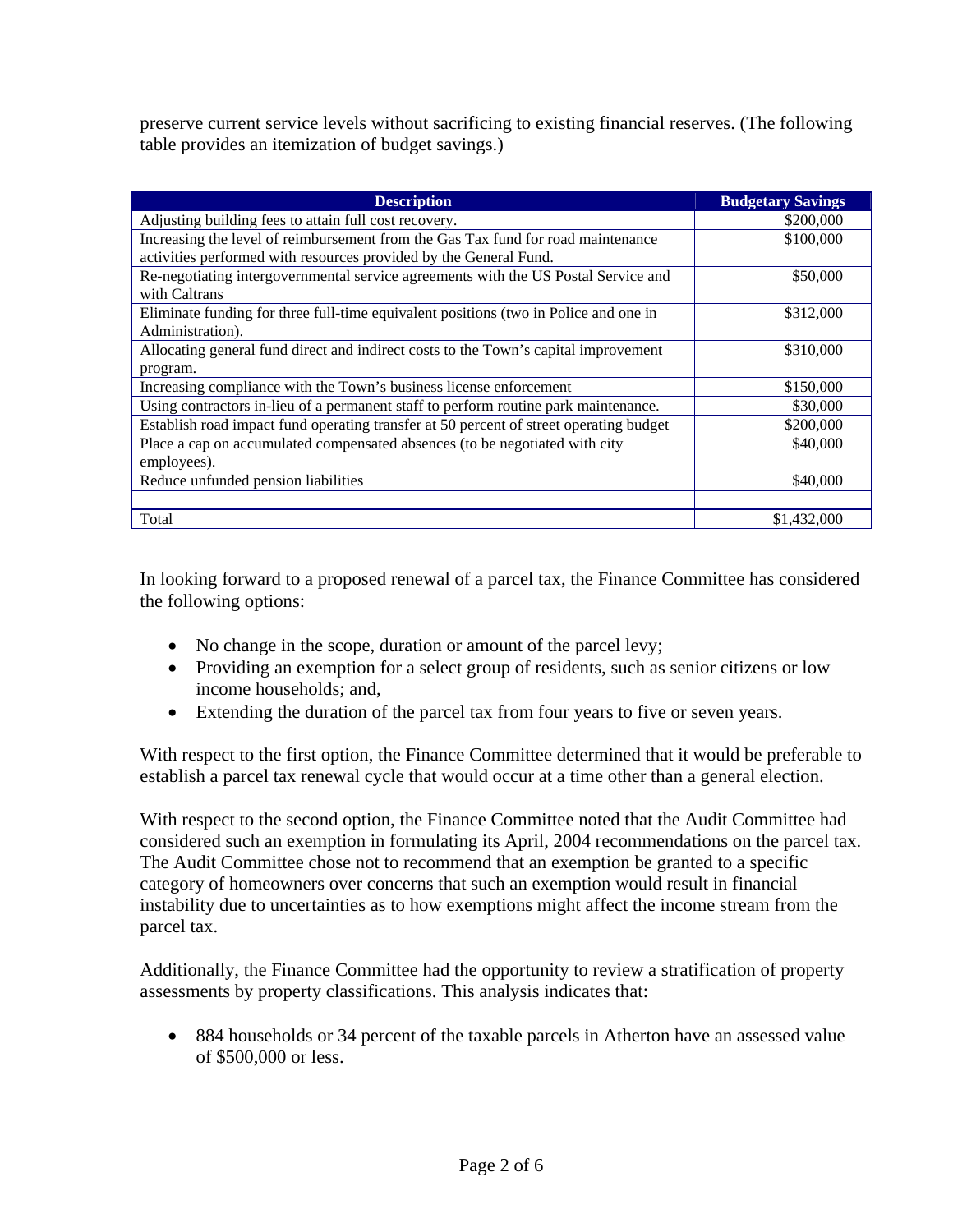• While comprising 34 percent of the total number of taxable parcels, the 884 homes with an assessed value of \$500,000 or less comprise only 7 percent of the total assessed value of taxable parcels in Atherton.

Under the provisions of Proposition 13 the assessed value of real property are capped at 2 percent per year unless subject to a change in ownership. Accordingly, the data above suggests that a substantial portion of long-term Atherton residents receive substantial benefit in the form of reduced assessments.

In assessing the merits of renewing the parcel tax for a duration of longer than four years the Finance Committee took note of the fact that, beyond 4 years, an increasing proportion of the parcel tax proceeds would be required to fund current operations.

The effect upon the availability of funding for current operations and capital projects that a renewal of the parcel tax at the current levy but for a longer duration is illustrated in the following table.

|                                               | <b>FY 2005</b> | <b>FY 2006</b> | <b>FY 2010</b> | <b>FY 2012</b> |
|-----------------------------------------------|----------------|----------------|----------------|----------------|
| Parcel Tax Levy                               | \$1,856,000    | \$1,856,000    | \$1,856,000    | \$1,856,000    |
| Less Operating Transfer to General Fund       | 799,000        | 818,999        | 1,146,148      | 1,222,635      |
| Equals funds available for Capital Projects   | \$1,057,000    | \$1,037,001    | \$709,852      | \$633,365      |
|                                               |                |                |                |                |
| Percentage of Parcel tax proceeds for Capital |                |                |                |                |
| Projects                                      | 57%            | 56%            | 38%            | 34%            |
| Percentage of Parcel tax proceeds for         |                |                |                |                |
| continuing operations                         | 43%            | 44%            | 62%            | 66%            |

As indicated in the preceding table, if the parcel tax were renewed for an additional five years, at the current level, the amount of parcel tax proceeds needed for continuing operations would increase from \$799,000 in FY 2004-05 to \$1,146,148 in FY 2009-10. Accordingly, the amount of funds available to support capital projects would amount to \$709,852 or \$347,148 less than the amount of funds currently derived from the parcel tax. If a parcel tax were renewed for seven years, the percentage of funds available for current capital projects and current operations would amount to 34% and 66% respectively.

The preceding analysis indicates that should the Council desire to seek a renewal of the parcel tax beyond four years at the \$750 level and to place a priority on the use of such proceeds to finance current operations, alternative sources of funding will be required to maintain the current level of investment in the Town's capital improvement program.

The Finance and Public Works Departments have retained an engineering consultant to examine possible adjustments to the road impact fee ordinance. Staff has further indicated that adjustments to the Town's road impact fee are warranted in light of the accelerated rate of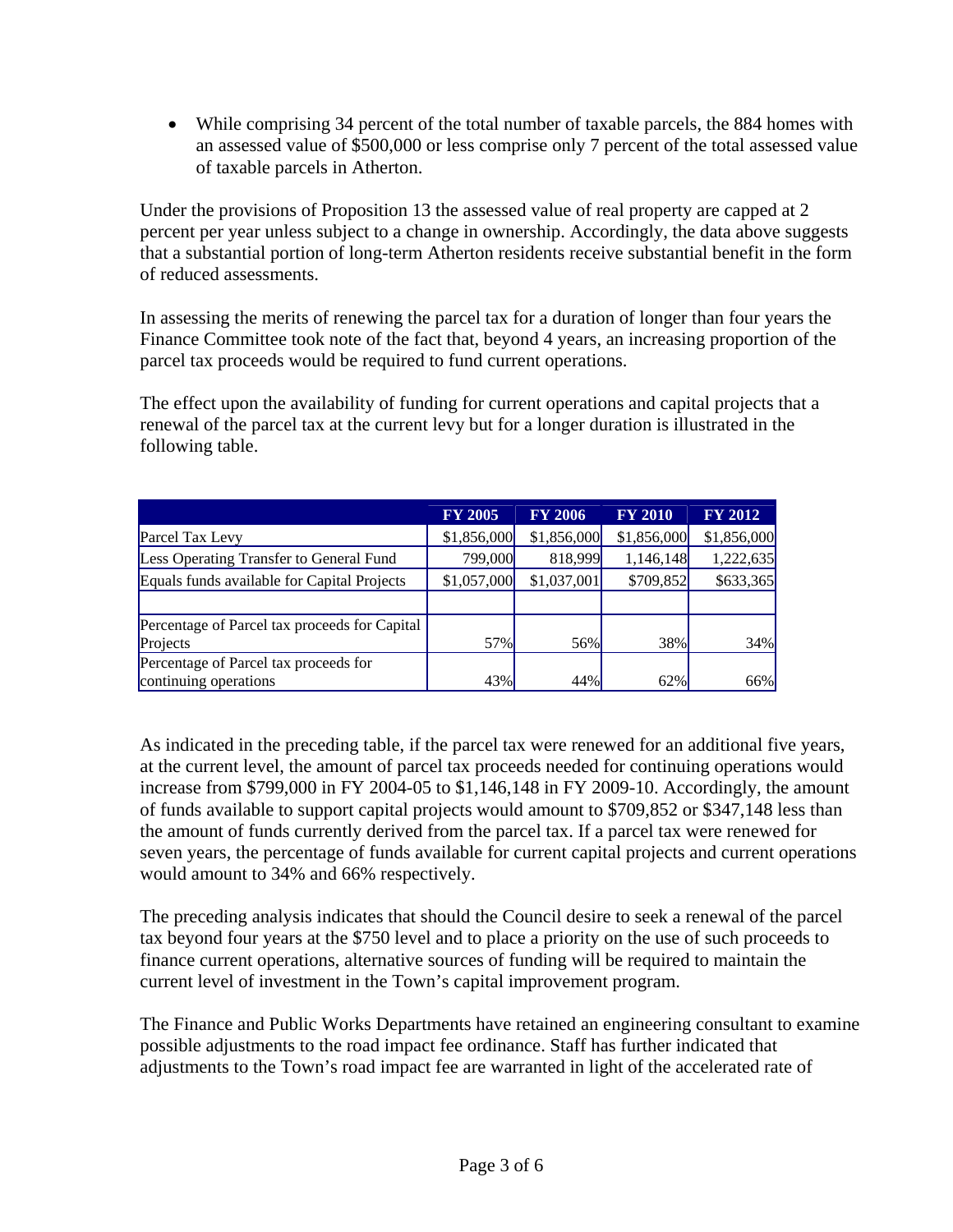deterioration that has been observed on residential and collector streets during the past several years that appears to be a result of increased construction and excavation activity.

Staff has had the opportunity to review a preliminary draft of a road impact fee report that has been issued by the consulting engineer. (A final report from the consultant along with recommended adjustments to the road impact fee ordinance will be forthcoming in March). Based upon a review of the consultant's work product, staff has determined that the amount of funds available from a renewal of the parcel tax at the \$750 level combined with an adjustment to Atherton's road impact fee ordinance would provide for a higher level of funding for road improvements, despite the need to direct a greater percentage of funds to current operations.

The following table provides a comparison of the availability of funding from road impact fees and from the parcel tax under two scenarios:

- a) No change in either the allocation of parcel tax funds or the scope and amount of road impact fees during fiscal years 2006 through 2010; and,
- b) A reallocation of parcel tax proceeds sufficient to meet the Town's funding requirements for current operations, combined with an adjustment to road impact fees during fiscal years 2006 through 2010.

|                                           | parcel tax<br>proceeds or<br>road impact<br><b>fees</b> | (a) No change in (b) Increased proportion<br>the allocation of of Parcel Tax revenues to Increase (Decrease)<br>fund current operations in Funding Available<br>combined with<br>modifications to Road<br><b>Impact Fees</b> | for Road<br><b>Improvements</b><br>$(b) - (a)$ |
|-------------------------------------------|---------------------------------------------------------|------------------------------------------------------------------------------------------------------------------------------------------------------------------------------------------------------------------------------|------------------------------------------------|
| Parcel Tax Levy (FY 2006 through FY 2010) | \$9,280,000                                             | \$9,280,000                                                                                                                                                                                                                  | \$0                                            |
| Plus Estimated Road Impact Fees           | 2,000,000                                               | 5,000,000                                                                                                                                                                                                                    | 3,000,000                                      |
| Less Funds Directed to Current Operations | (3,995,000)                                             | (5,009,876)                                                                                                                                                                                                                  | (1,014,876)                                    |
| Equals total funds available for          |                                                         |                                                                                                                                                                                                                              |                                                |
| Road Improvements                         | \$7,285,000                                             | \$9,270,124                                                                                                                                                                                                                  | \$1,985,124                                    |

As indicated in the preceding table, scenario (b), an adjusted allocation of parcel tax proceeds combined with a change in the road impact fee ordinance, would generate an additional \$1,985,124 to support improvements to Atherton's roads during fiscal years 2006 through 2010.

# **CONCLUSION:**

The intermediate range financial plan has been revised to reflect the following assumptions:

- A renewal of the parcel tax for a duration of between five and seven years;
- No change in the amount of the parcel tax levy (i.e. retention of the current rate per parcel for each of the 11 categories of parcels subject to assessment); and,
- An operating transfer from the Parcel Tax Fund equivalent to the level of funding needed to maintain existing service levels while preserving existing financial reserves.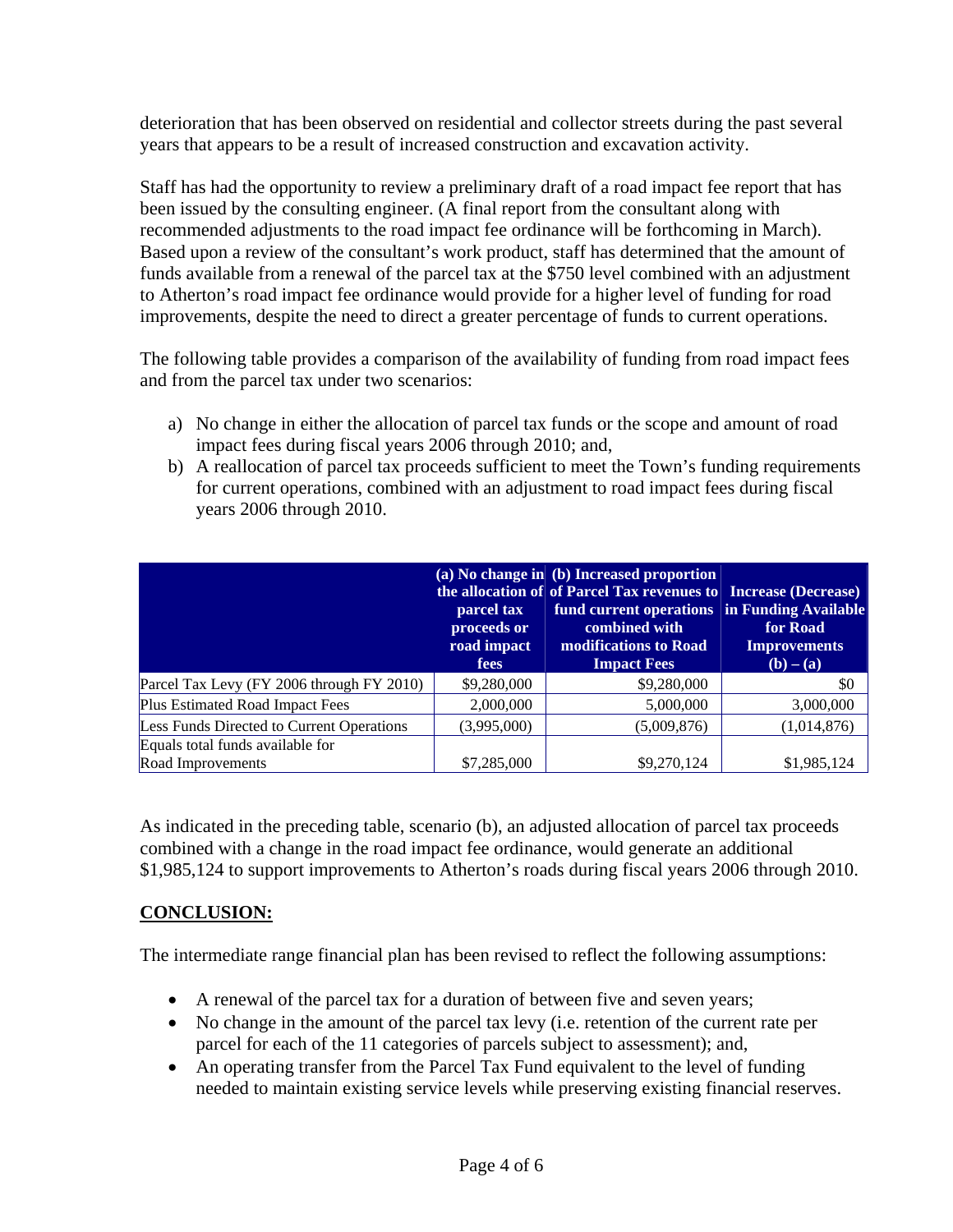Under the preceding assumptions, the amount of funds available to support the Town's capital improvement program would decline from \$1,057,000 in FY 2004-05 to \$709,852 in FY 2009- 10. Accordingly, alternative sources of funding in the amount of \$347,000 annually would be needed to maintain the current level of investment in the Town's infrastructure.

In March of 2005, staff will be submitting proposed changes to Atherton's road impact fee ordinance. Such changes are expected to generate an additional \$600,000 annually for road improvements. As such the amount of funds that would be made available from revisions to Atherton's road impact fee structure would be sufficient to offset the effect of an increased proportion of parcel tax proceeds being directed to continuing operations.

Prepared by: Approved by:

\_\_\_\_\_\_\_\_\_\_\_\_\_\_\_\_\_\_\_\_\_\_\_\_ \_\_\_\_\_\_\_\_\_\_\_\_\_\_\_\_\_\_\_\_\_\_\_\_\_ John P. Johns, CPA Jim Robinson Finance Director City Manager

Attachment 1: General Fund Revenue and Expenditure Analysis Fiscal Years 2005 through 2012 Attachment 2: Parcel Tax Ordinance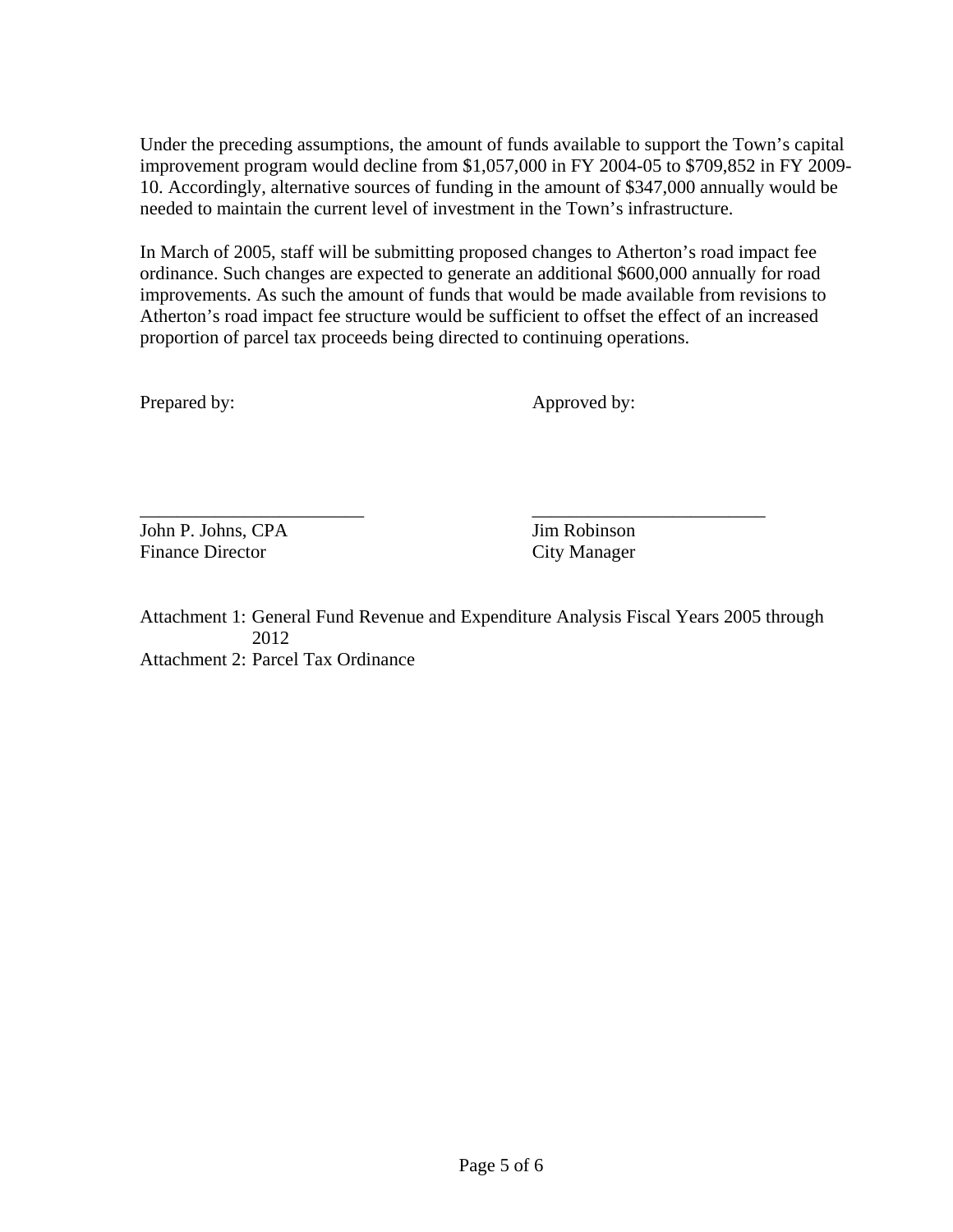#### **General Fund Revenue and Expenditure Analysis Fiscal Years 2005 through 20012 Attachment 1**

| <b>Revenue Category</b>                                               | FY 2005         |      | <b>FY 2006</b> | <b>FY 2007</b>  | <b>FY 2008</b>  | FY 2009         | 2010            | 2011               |      | 2012        |
|-----------------------------------------------------------------------|-----------------|------|----------------|-----------------|-----------------|-----------------|-----------------|--------------------|------|-------------|
| Property Tax                                                          | \$<br>3,517,254 | \$   | 3,447,013      | \$<br>3,598,682 | \$<br>3,757,024 | \$<br>3,922,333 | \$<br>4,094,915 | \$<br>4,275,092    | -S   | 4,463,196   |
| <b>Sales Taxes</b>                                                    | 120,000         |      | 123,600        | 127,308         | 131,127         | 135,061         | 139,113         | 143,286            |      | 147,585     |
| Other Taxes                                                           | 757,010         |      | 880,210        | 915,418         | 952,035         | 990,117         | 1,029,721       | 1,070,910          |      | 1,113,746   |
| Licenses and Permits                                                  | 1,796,699       |      | 1,706,864      | 1,723,933       | 1,741,172       | 1,758,584       | 1,776,170       | 1,793,931          |      | 1,811,871   |
| Fines and Forefietures                                                | 14,700          |      | 14,994         | 15,294          | 15,600          | 15,912          | 16,230          | 16,555             |      | 16,886      |
| Aid from other Agencies                                               | 215,176         |      | 195,176        | 195,176         | 195,176         | 195,176         | 195,176         | 195,176            |      | 195,176     |
| Service Charges                                                       | 335,900         |      | 339,259        | 342,652         | 346,078         | 349,539         | 353,034         | 356,565            |      | 360,130     |
| Use of Money and Property                                             | 274,622         |      | 255,147        | 318,530         | 350,221         | 350,221         | 350,221         | 350,221            |      | 350,221     |
| <b>Other Revenues</b>                                                 | 13,086          |      | 13,086         | 13,086          | 13,086          | 13,086          | 13,086          | 13,086             |      | 13,086      |
| <b>Total Revenues</b>                                                 | 7,044,447       | \$   | 6,975,349      | \$<br>7,250,078 | \$<br>7,501,519 | \$<br>7,730,028 | \$<br>7,967,666 | \$<br>8,214,821 \$ |      | 8,471,896   |
| Revenue Growth                                                        | 2.2%            |      | $-1.0\%$       | 3.9%            | 3.5%            | 3.0%            | 3.1%            | 3.1%               |      | 3.1%        |
| <b>Expenditure Category</b>                                           |                 |      |                |                 |                 |                 |                 |                    |      |             |
| Contingency - Non Departmental                                        | 81,000          |      | 100,000        | 100,000         | 100,000         | 100,000         | 100,000         | 100,000            |      | 100,000     |
| Council                                                               | 20,204          |      | 21,012         | 21,748          | 22,617          | 23,296          | 23,995          | 24,715             |      | 25,456      |
| Manager                                                               | 528,226         |      | 509,355        | 529,729         | 550,918         | 567,446         | 584,469         | 602,003            |      | 620,064     |
| Attorney                                                              | 156,228         |      | 164,039        | 172,241         | 180,853         | 186,822         | 192,987         | 199,355            |      | 205,934     |
| Finance                                                               | 405,597         |      | 381,821        | 397,094         | 412,977         | 425,367         | 438,128         | 451,272            |      | 464,810     |
| <b>Building</b>                                                       | 1,018,929       |      | 1,059,686      | 1,102,074       | 1,146,157       | 1,180,541       | 1,215,957       | 1,252,436          |      | 1,290,009   |
| Police                                                                | 4,036,909       |      | 4,166,385      | 4,333,041       | 4,606,362       | 4,744,553       | 4,886,890       | 5,033,497          |      | 5,184,501   |
| <b>Public Works</b>                                                   | 1,805,972       |      | 1,894,211      | 1,969,979       | 2,048,778       | 2,110,242       | 2,173,549       | 2,238,756          |      | 2,305,918   |
| <b>Total Expenditures</b>                                             | \$<br>8,053,065 | \$   | 8,296,510      | \$<br>8,625,906 | \$<br>9,068,664 | \$<br>9,338,267 | \$<br>9,615,975 | \$<br>9,902,033    | \$   | 10,196,692  |
| <b>Expenditure Growth</b>                                             | 10.6%           |      | 3.0%           | 4.0%            | 5.1%            | 3.0%            | 3.0%            | 3.0%               |      | 3.0%        |
| <b>Surplus (Deficiciency) of Revenues over</b><br><b>Expenditures</b> | (1,008,618)     |      | (1,321,160)    | (1,375,828)     | (1,567,145)     | (1,608,239)     | (1,648,309)     | (1,687,212)        |      | (1,724,796) |
|                                                                       |                 |      |                |                 |                 |                 |                 |                    |      |             |
| Add (subtract) Operating Transfers In (out)<br>Parcel Tax             | 799,000         |      | 818,999        | 873,667         | 1,064,984       | 1,106,078       | 1,146,148       | 1,185,051          |      | 1,222,635   |
| <b>Library Fund Operating Transfer</b>                                | ÷               |      | ä,             | ÷,              |                 |                 | ä,              |                    |      |             |
| Police on the Street                                                  |                 |      |                |                 |                 |                 |                 |                    |      |             |
| Gas Tax/Road Impact Fees                                              | 352,161         |      | 352,161        | 352,161         | 352,161         | 352,161         | 352,161         | 352,161            |      | 352,161     |
| <b>CIP</b> Support                                                    | 150,000         |      | 150,000        | 150,000         | 150,000         | 150,000         | 150,000         | 150,000            |      | 150,000     |
|                                                                       |                 |      |                |                 |                 |                 |                 |                    |      |             |
| <b>Subtotal Operating Transfers</b>                                   | 1,301,161       |      | 1,321,160      | 1,375,828       | 1,567,145       | 1,608,239       | 1,648,309       | 1,687,212          |      | 1,724,796   |
| <b>Beginning Fund Balance</b>                                         | 6,045,697       |      | 6,338,240      | 6,338,240       | 6,338,240       | 6,338,239       | 6,338,239       | 6,338,239          |      | 6,338,239   |
| <b>Ending Fund Balance</b>                                            | \$<br>6,338,240 | \$   | 6,338,240      | \$<br>6,338,240 | \$<br>6,338,239 | \$<br>6,338,239 | \$<br>6,338,239 | \$<br>6,338,239 \$ |      | 6,338,239   |
| <b>Less Reserve Requirements:</b>                                     |                 |      |                |                 |                 |                 |                 |                    |      |             |
| <b>Insurance</b>                                                      | 500,000         |      | 500,000        | 500,000         | 500,000         | 500,000         | 500,000         | 500,000            |      | 500,000     |
| <b>Cash Flows and Contingencies</b>                                   | 3,200,000       |      | 3,200,000      | 3,200,000       | 3,200,000       | 3,200,000       | 3,200,000       | 3,200,000          |      | 3,200,000   |
| <b>Building Inspections</b>                                           | 600,000         |      | 600,000        | 600,000         | 600,000         | 600,000         | 600,000         | 600,000            |      | 600,000     |
| <b>Comensated Absences</b>                                            | 476,850         |      | 405,323        | 344,524         | 292,846         | 301,631         | 310,680         | 320,000            |      | 329,600     |
| <b>Equals Unreserved Fund Balance</b>                                 | \$<br>1,561,390 | -\$  | 1,632,917      | \$<br>1,693,716 | \$<br>1,745,394 | \$<br>1,736,608 | \$<br>1,727,559 | \$<br>1,718,239    | - \$ | 1,708,639   |
| Increase (Decrease) in Fund Balance                                   | \$<br>292,543   | - \$ | $(0)$ \$       | 0               | \$<br>$(0)$ \$  | $(0)$ \$        | $(0)$ \$        | $(0)$ \$           |      | (0)         |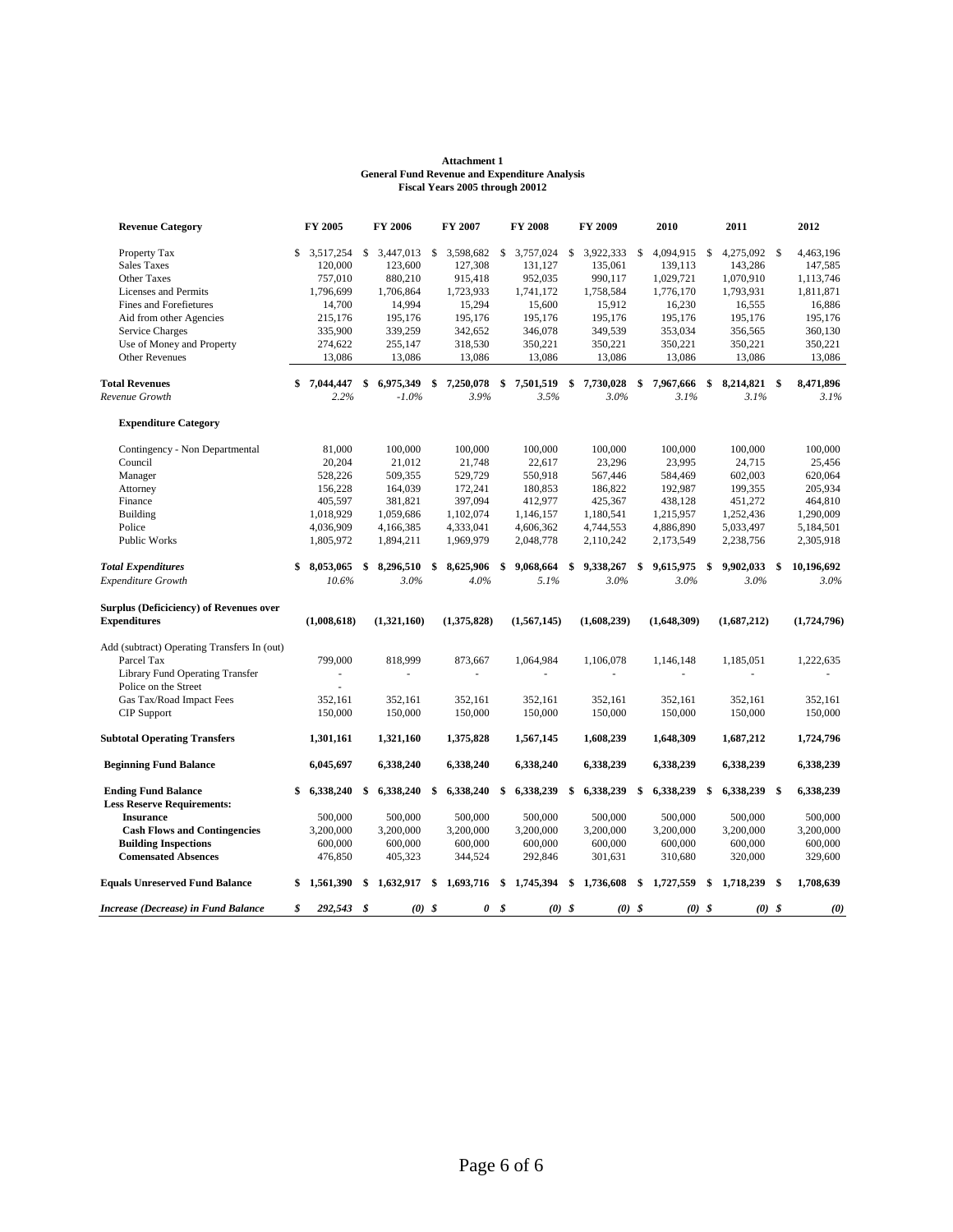# **ORDINANCE NO. \_\_\_\_\_**

# **AN ORDINANCE OF THE TOWN OF ATHERTON CALLING AN ELECTION TO SUBMIT TO THE VOTERS AN ORDINANCE AUTHORIZING THE RENEWAL OF A SPECIAL TAX FOR MUNICIPAL SERVICES AND CAPITAL IMPROVEMENTS, FOR THE EXPENDITURE OF FUNDS DERIVED FROM SUCH TAX**

The City Council of the Town of Atherton does hereby ordain as follows:

**SECTION 1.** ELECTION CALLED. The City Council of the Town of Atherton submits the following ordinance to the voters of the Town of Atherton at a Special Election to be held on Tuesday, June 7, 2005.

**SECTION 2.** FULL TEXT OF MEASURE. The complete text of the proposed ordinance shall be:

## **"AN ORDINANCE OF THE TOWN OF ATHERTON AUTHORIZING THE RENEWAL OF A SPECIAL TAX FOR MUNICIPAL SERVICES AND CAPITAL IMPROVEMENTS AND FOR THE EXPENDITURE OF FUNDS DERIVED FROM SUCH TAX**

The people of the Town of Atherton do ordain as follows:

SECTION 1. AUTHORITY TO ADOPT MEASURE. This ordinance and the tax authorized herein are adopted pursuant to the provisions of the California Constitution, Articles XIIIA §4, XIIIB §4 and XIIIC §2, and pursuant to Sections 50075, 50076, 50077 and 53722 et. seq. of the California Government Code.

SECTION 2. AUTHORIZATION TO LEVY SPECIAL TAX. If, in any fiscal year commencing on or after July 1, 2005, the City Council shall determine that municipal services such as police protection, street repair and maintenance, drainage facility repair and maintenance are necessary for the public good, welfare, and safety, and that the cost of providing such services will exceed the amount of funds generated through other revenue and income which are counted under the limit of the Town for such services calculated in accordance with the provisions of Article XIIIB of the California Constitution, as provided for in the adopted budget, and/or if capital improvements are required, the cost of which exceeds the amount of funds generated through other revenues and receipts, and/or if amounts should be required to augment operational and capital needs of the Town, then it may levy a special tax for such fiscal year on each parcel of property within the Town in the manner provided herein. This special tax shall be in addition to the annual tax rate allowed by law.

SECTION 3. DETERMINATION OF AMOUNT TO BE RAISED. Each year following adoption of the Town's annual budget, the City Council will determine the total amount of expenditures necessary to provide adequate levels of municipal services and capital improvements and deduct therefrom the projected revenue to be gathered from sources other than this special tax. The difference, if any, shall be the maximum amount of funds to be derived from the tax authorized by this ordinance for such year.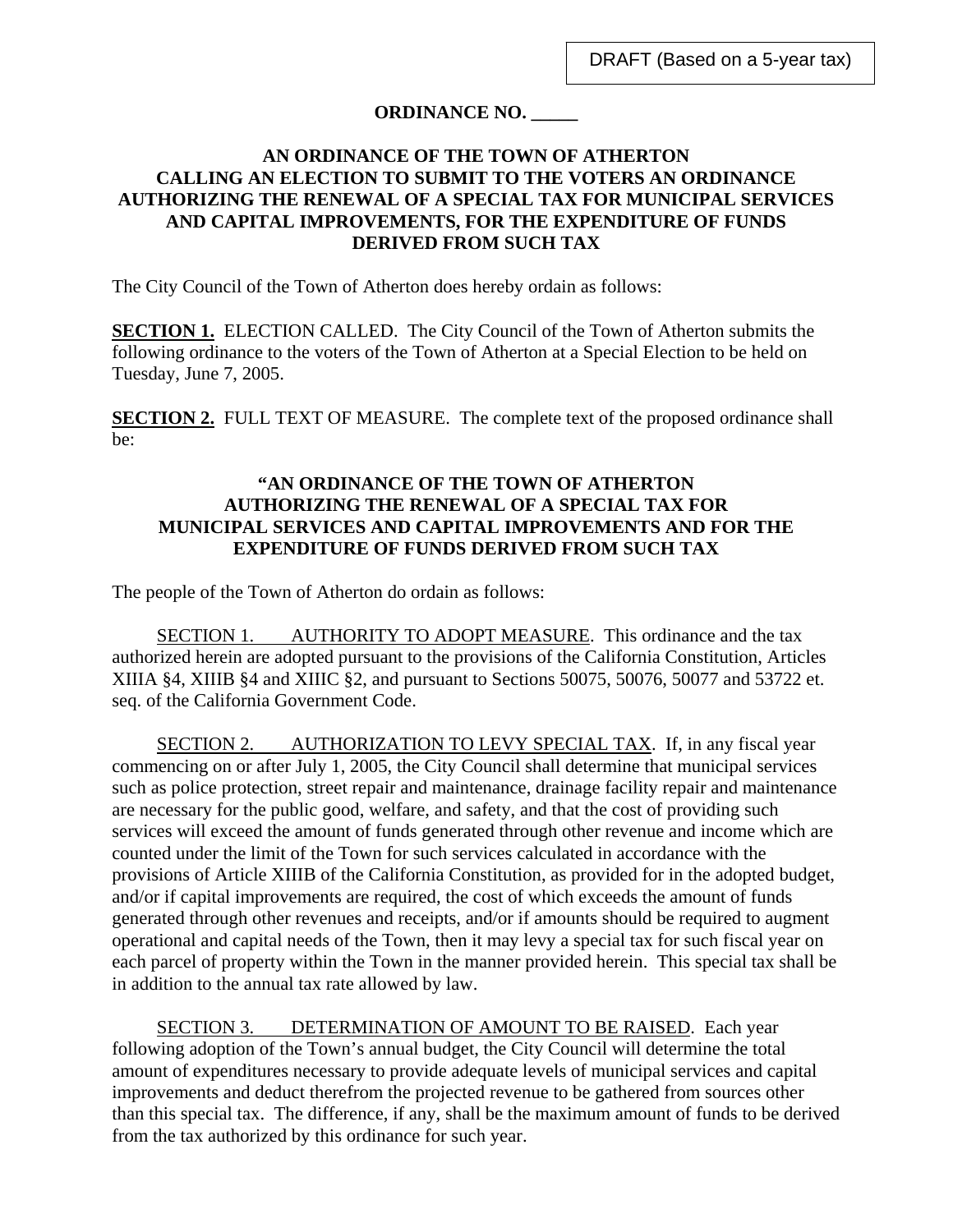#### SECTION 4. MAXIMUM TAX RATE/METHOD OF ASSESSMENT. After

determining the amount of tax to be raised under Section 3, the City Council shall apportion said amount among the parcels of real property within the Town not exempted by law as follows:

|     |                                                                                                                     |         | <b>MAXIMUM TAX IN GIVEN YEAR</b> |         |         |         |
|-----|---------------------------------------------------------------------------------------------------------------------|---------|----------------------------------|---------|---------|---------|
|     |                                                                                                                     | 2005-06 | 2006-07                          | 2007-08 | 2008-09 | 2009-10 |
| 1.  | For each dwelling on a parcel with<br>an area of less than 1/4 acre:                                                | 450     | 450                              | 450     | 450     | 450     |
| 2.  | For each unimproved parcel with<br>an area of less than 1/4 acre:                                                   | 225     | 225                              | 225     | 225     | 225     |
| 3.  | For each dwelling on a parcel with<br>an area of 1/4 acre or more, but<br>less than 1/2 acre:                       | 570     | 570                              | 570     | 570     | 570     |
| 4.  | For each unimproved parcel with<br>an area of 1/4 acre or more, but<br>less than 1/2 acre:                          | 285     | 285                              | 285     | 285     | 285     |
| 5.  | For each dwelling on a parcel with<br>an area of 1/2 acre or more, but<br>less than 2 acres:                        | 750     | 750                              | 750     | 750     | 750     |
| 6.  | For each unimproved parcel with<br>an area of 1/2 acre or more, but<br>less than 2 acres:                           | 375     | 375                              | 375     | 375     | 375     |
| 7.  | For each dwelling on a parcel with<br>an area of 2 acres or more:                                                   | 960     | 960                              | 960     | 960     | 960     |
| 8.  | For each unimproved parcel with<br>an area of 2 acres or more:                                                      | 480     | 480                              | 480     | 480     | 480     |
| 9.  | For each private club:                                                                                              | 10,000  | 10,000                           | 10,000  | 10,000  | 10,000  |
| 10. | For each parcel available for tax<br>owned by a utility which serves<br>the Atherton community:                     | 450     | 450                              | 450     | 450     | 450     |
| 11. | For each parcel available for tax<br>owned by a utility which does not<br>directly serve the Atherton<br>community: | 750     | 750                              | 750     | 750     | 750     |

The records of the San Mateo County Assessor, as of each year, shall determine whether or not any particular lot is unimproved for purposes of this ordinance.

> Ordinance No. \_\_\_ Adopted \_\_\_\_\_\_\_\_ Page 2 of 5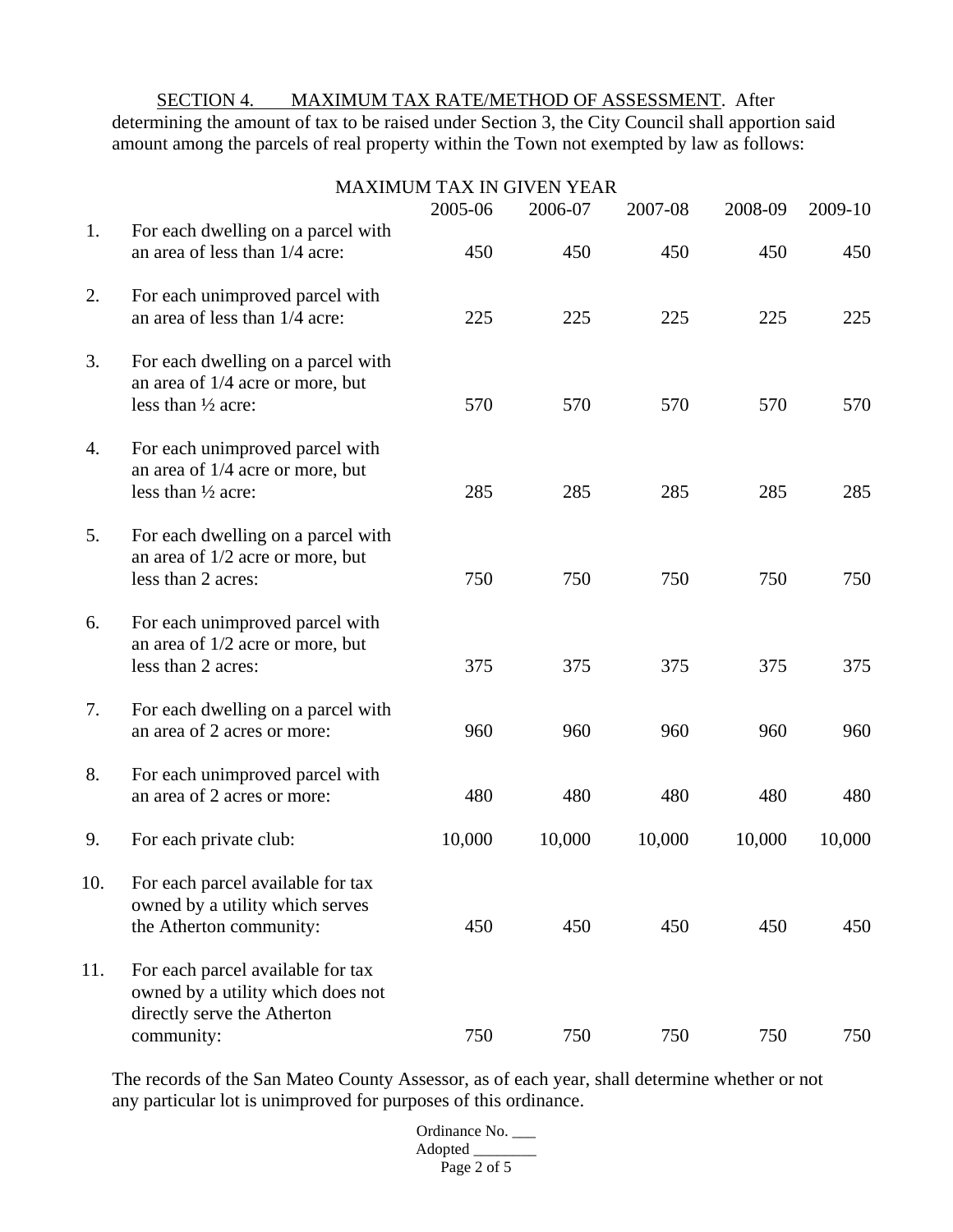SECTION 5. HEARING, TAX LIEN AND INCLUSION IN CITY TAXES. Prior to levying a special tax under this ordinance in any fiscal year, the City Council shall conduct a public hearing on the proposed tax. Such hearing shall be conducted after the City Council has adopted an annual budget for that year. Notice of such hearing shall be posted in at least three public places within the Town of Atherton at least fifteen days prior to the hearing. All of the information and material which the City Council intends to consider at such hearing and the amount of tax to be raised shall be made available to the public by being on file in the office of the City Clerk for at least fifteen days prior to said hearing. Following said hearing, the City Council may adopt a resolution fixing the amount of tax to be raised which shall not exceed the amount contained in the material on file in the Clerk's office. Any tax levied under this ordinance shall become a lien upon the properties against which it is assessed and collectible in the manner provided by applicable law and by the levying resolution.

SECTION 6. COLLECTION. The City Council may elect to have any special tax authorized under this Chapter either collected by the Town or, in the alternative, by the Tax Collector of San Mateo County. If the services of the Tax Collector of the County of San Mateo are elected, the special tax may only be included on the annual tax bill sent out by such Tax Collector. A certified copy of the resolution electing to use the service of the Tax Collector of San Mateo County shall be filed with said Tax Collector prior to September 1st of the fiscal year for which the tax is assessed and shall include a list of all parcels of real property to be taxed and the amount of each parcel.

SECTION 7. INCREASE APPROPRIATIONS LIMIT. Pursuant to California Constitution Article XIIIB, the appropriations limit for the Town of Atherton will be increased by one and one-half times the aggregate sum authorized to be levied as a special tax in each of the years covered by this ordinance.

SECTION 8. FUNDING AND EXPENDING PROCEEDS. Proceeds of any tax levied under this ordinance shall be deposited in a Special Fund and expended only for the purposes stated in this ordinance.

SECTION 9. UNEXPENDED RESIDUE. In accordance with Section 2(b) of Article XIIIB of the California Constitution, all revenues received by the Town in a fiscal year and the fiscal year immediately following it in excess of the amount which may be appropriated by the Town in compliance with Article XIIIB during that fiscal year and the fiscal year immediately following it shall be returned by a revision of tax rates or fee schedules within the next two subsequent fiscal years.

SECTION 10. SEVERABILITY. If any provision of this ordinance or the application thereof to any person or circumstances is held invalid, such invalidity shall not affect any other provision or applications, and to this end the provisions of this ordinance are declared to be severable.

SECTION 11. DURATION AMENDMENT OR REPEAL. The authorization to levy a tax under this ordinance shall commence with the Fiscal Year 2005-2006, beginning July 1, 2005 and shall continue through and including June 30, 2010. This ordinance or any provision thereof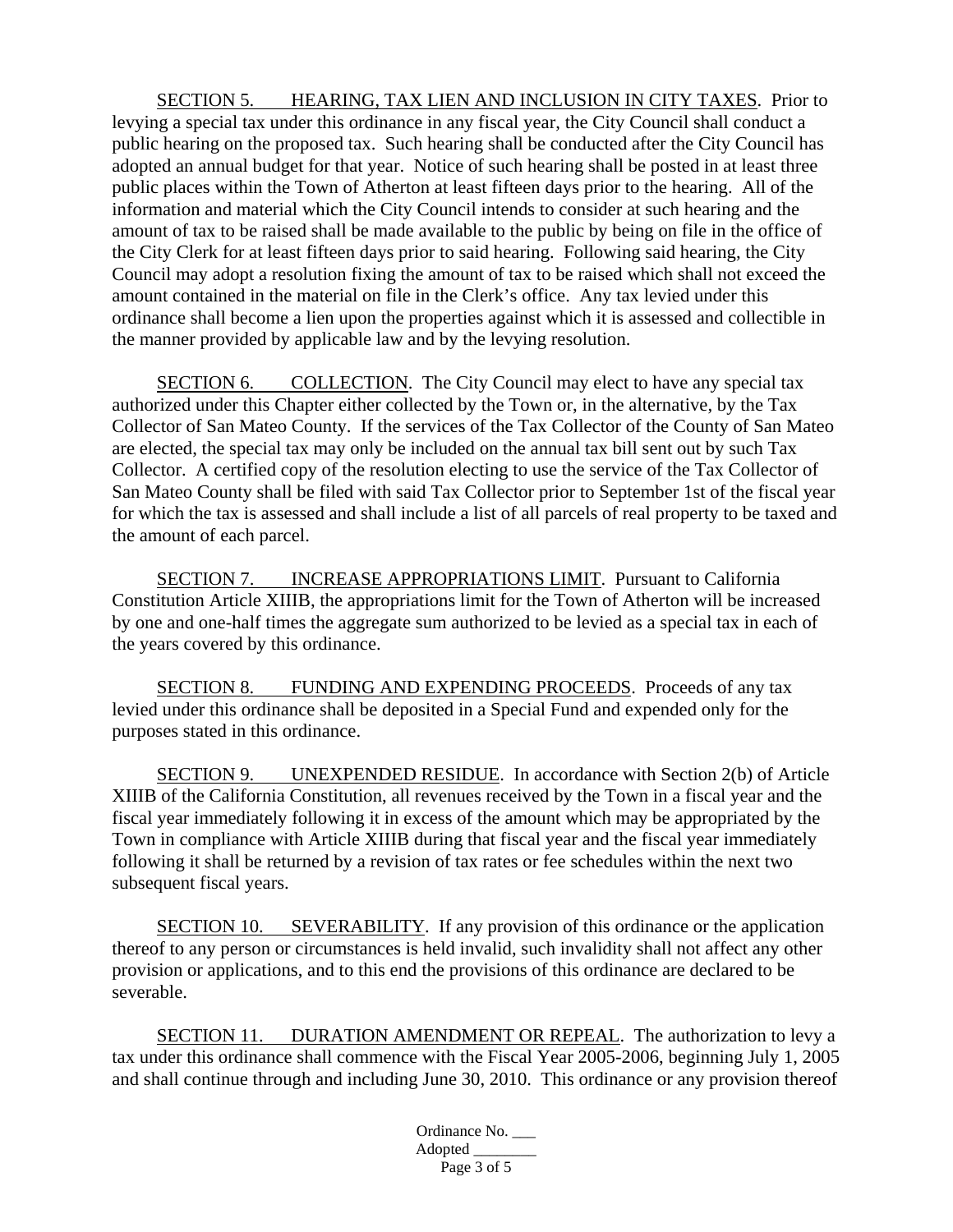may only be amended or repealed by approval of two-thirds of the voters voting on the proposition at any initiative or referendum election.

 This ordinance shall be adopted if approved as an initiative measure by two-thirds of the voters voting at a Special Election to be held on Tuesday, June 7, 2005, and go into effect ten (10) days after the City Council has, by resolution, declared that such initiative measure was approved by two-thirds of the voters voting thereon."

**SECTION 3**. CONDENSED STATEMENT OF MEASURE. The manner in which the proposed measure shall appear on the ballot shall be:

"Shall an ordinance renewing the current Town of Atherton Parcel Tax which provides funding for Town general purposes such as, but not limited to, police and public safety services and capital improvement projects be adopted?"

Yes No

**SECTION 4.** PUBLICATION. This ordinance shall be posted in at least three public places within the Town of Atherton, and shall become effective immediately upon its passage and approval. The City Clerk is authorized and directed to give notice of election in accordance with Chapter 2 (commencing with section 12100) of Division 12 of the California Elections Code.

**SECTION 5.** CONSOLIDATION. Due to the economics involved, the public interest would best be served by consolidating such Special Election with any other elections to be held on Tuesday, June 7, 2005 and by contracting with the County of San Mateo for election services. The Town of Atherton does hereby request the Board of Supervisors of the County of San Mateo to consolidate said Special Election with any other election to be held on June 7, 2005. The City Manager is hereby authorized and directed to enter into a contract with the Chief Elections Official of the County of San Mateo for the purpose of providing election services in connection with said Special Election.

**SECTION 6.** SEVERABILITY. If any provision of this ordinance or the application thereof to any person or circumstances is held invalid, such invalidity shall not affect any other provision or application, and to this end the provisions of the ordinance are declared to be severable.

**SECTION 7.** EFFECTIVE DATE. This ordinance calling an election shall become effective immediately upon its adoption by the City Council of the Town of Atherton.

\* \* \* \* \* \* \* \* \* \* \* \* \* \* \* \* \*

 *I hereby certify that the foregoing ordinance was adopted at a regular meeting of the City Council of the Town of Atherton held on February 16, 2005, by the following roll call vote:* 

*AYES: Councilmembers:*